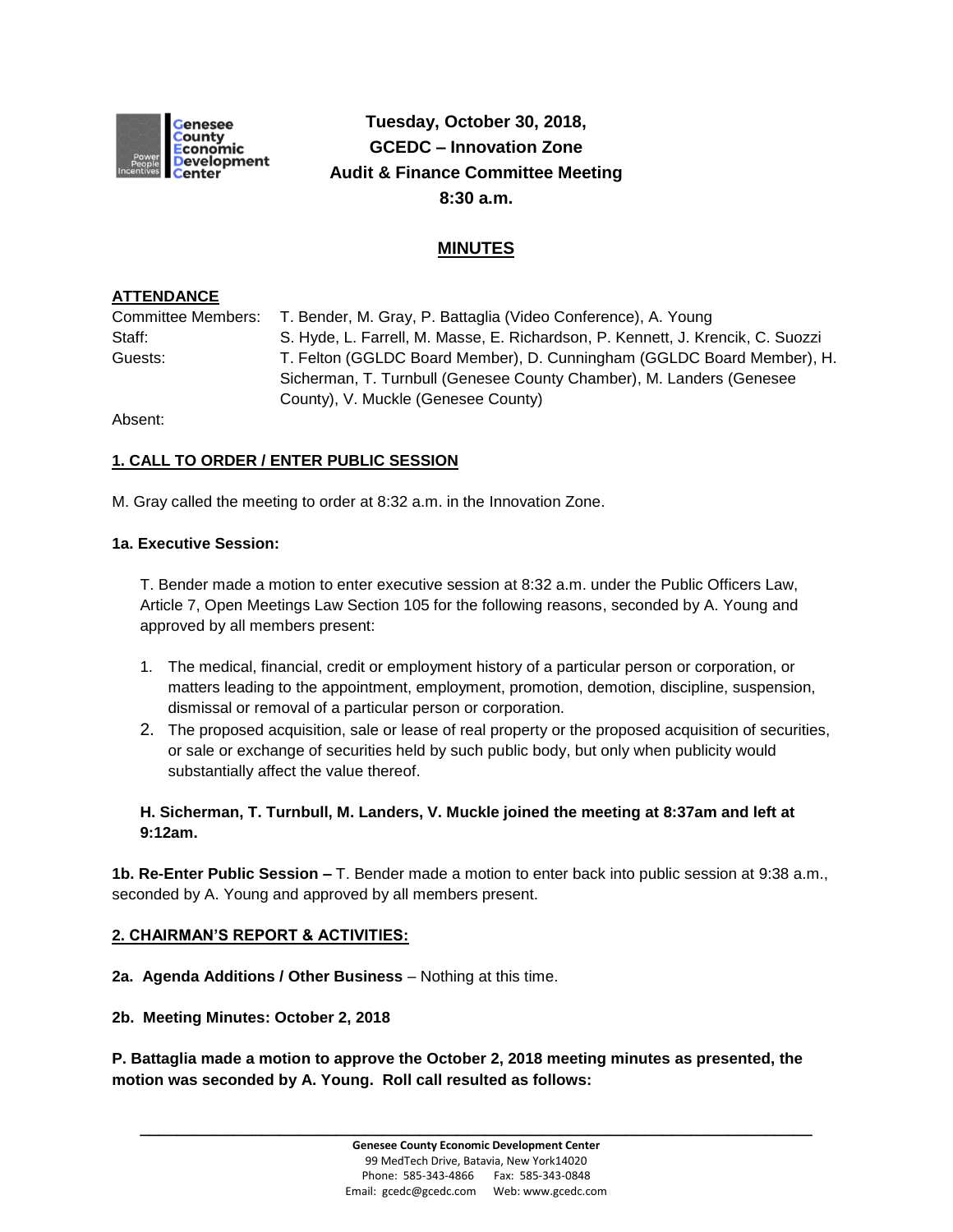P. Battaglia - Yes (Video Conference)

M. Gray - Yes

T. Bender - Yes

A. Young - Yes

**The item was approved as presented.**

#### **3. DISCUSSIONS / OFFICIAL RECOMMENDATIONS OF THE COMMITTEE:**

**3a. \$33M STAMP Grant Review YTD** – L. Farrell reminded the Committee that the imprest account was set up and on January 12, 2018 Empire State Development (ESD) deposited \$15.1M into the account. The first 8 Grant Utilization Request Forms (GURF) have been submitted and authorization has been received to release those funds. The requests have taken approx. 5-10 days to receive approval. The last GURF was approved in one day.

**3b. September 2018 Financial Statements –** L. Farrell presented the September Financial Statements to the Committee and noted the following:

- J Rental land sale transaction was completed in September, reflecting a change in the Land Held for Development & Resale on the Balance Sheet and Cost of Sales on the Income Statement.
- Restricted Cash decreased as qualifying expenditures were made using the STAMP ESD Imprest account funds and the County \$4M.
- Grant Revenue and Site Development Expense have increased as qualifying STAMP expenditures were made.
- All other expenditures are in line with the budget except as noted.

**T. Bender made a motion to recommend approval of the September 2018 Financial Statements to the full Board as presented, the motion was seconded by A. Young. Roll call resulted as follows:**

- P. Battaglia Yes (Video Conference)
- M. Gray Yes

T. Bender - Yes

A. Young - Yes

**The item was approved as presented.**

**3c. Auditor Selection -** L. Farrell presented an engagement letter from Mostert, Manzanero & Scott, LLC for \$11,200; this is the same rate as last year's services.

**T. Bender made a motion to recommend approval of signing the engagement letter with Mostert, Manzanero & Scott, LLC for auditing services, not to exceed \$11,200, the motion was seconded by P. Battaglia. Roll call resulted as follows:**

- P. Battaglia Yes (Video Conference)
- M. Gray Yes
- T. Bender Yes
- A. Young Yes

**The item was approved as presented.**

**\_\_\_\_\_\_\_\_\_\_\_\_\_\_\_\_\_\_\_\_\_\_\_\_\_\_\_\_\_\_\_\_\_\_\_\_\_\_\_\_\_\_\_\_\_\_\_\_\_\_\_\_\_\_\_\_\_\_\_\_\_\_\_\_\_\_\_\_\_\_\_\_**